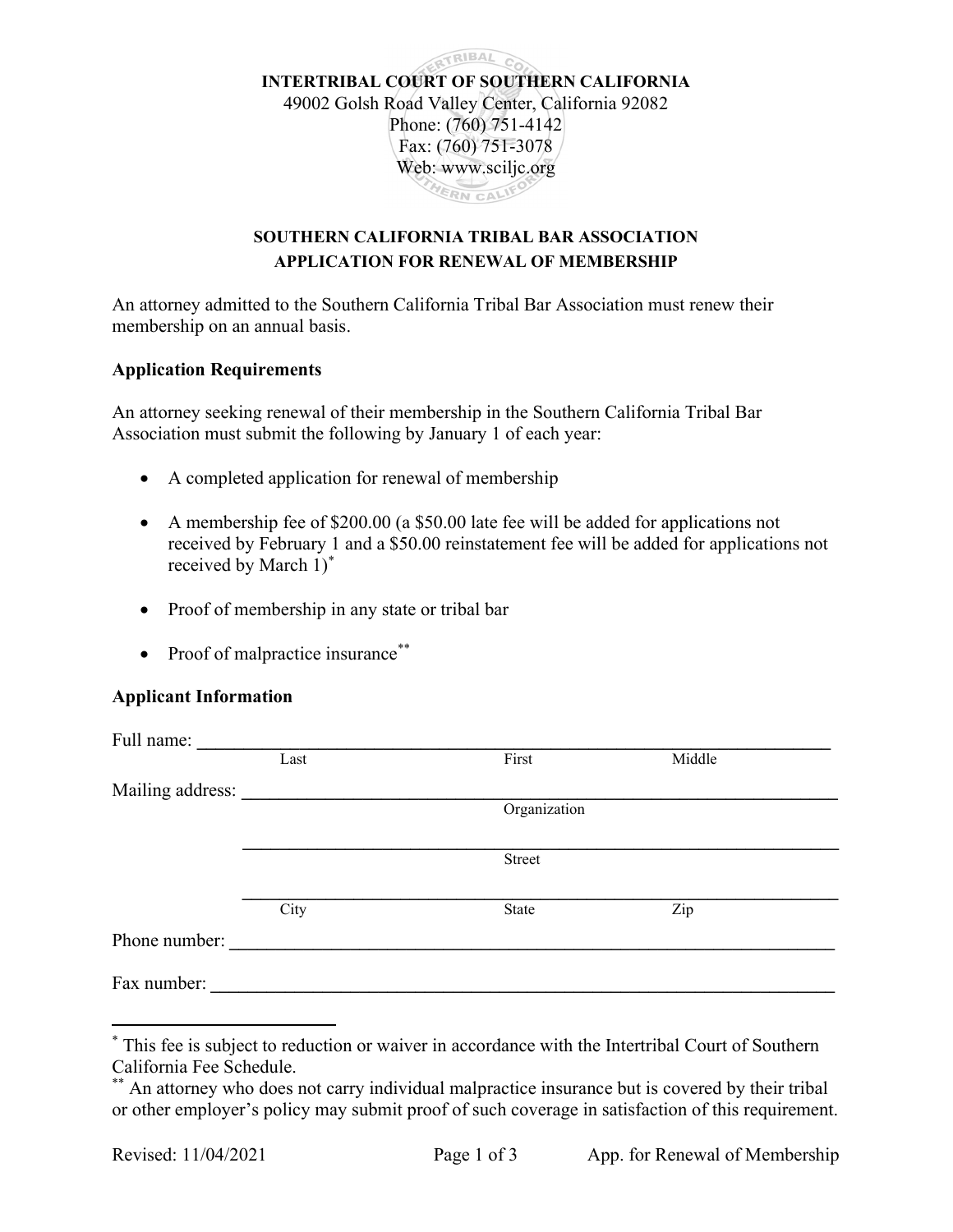| ,我们也不能在这里的时候,我们也不能在这里的时候,我们也不能不能不能不能不能不能不能不能不能不能不能不能不能不能不能。""我们,我们也不能不能不能不能不能不能不能               |  |  |  |
|-------------------------------------------------------------------------------------------------|--|--|--|
|                                                                                                 |  |  |  |
|                                                                                                 |  |  |  |
|                                                                                                 |  |  |  |
| Would you like your contact information and practice area(s) to be published on the Intertribal |  |  |  |

Court of Southern California's website?  $\Box$  Yes  $\Box$  No

Would you like your contact information and practice area(s) to be provided to Intertribal Court of Southern California parties in need of *pro bono* legal services?  $\Box$  Yes  $\Box$  No

If yes, you will be entitled to a \$50.00 reduction in the Southern California Tribal Bar Association membership fee, and your contact information and practice area(s) will be published on the Intertribal Court of Southern California's website.

### Applicant Signature

As an applicant for renewal of membership in the Southern California Tribal Bar Association, I am aware that the Chief Judge of the Intertribal Court of Southern California may make inquiries as to my qualifications.

I have read and understand the information herein, and affirm that it is accurate and complete to the best of my knowledge.

Signature Date

# FOR COURT USE ONLY

 $\_$  , and the contribution of the contribution of  $\overline{\mathcal{L}}$  , and  $\overline{\mathcal{L}}$  , and  $\overline{\mathcal{L}}$  , and  $\overline{\mathcal{L}}$ 

□ Approved □ Not approved